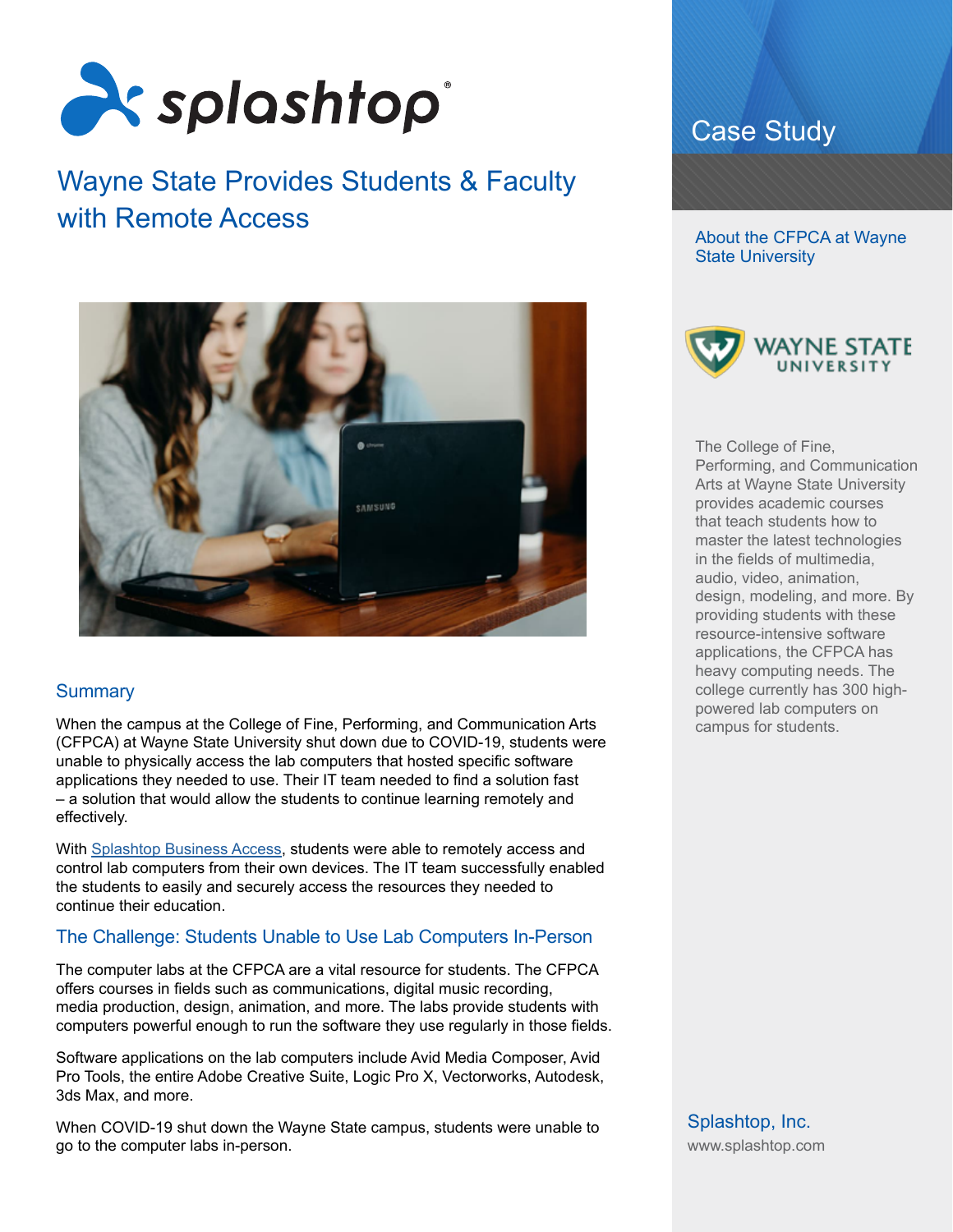#### About Splashtop Business **Access**



- Access Windows, Mac, and Linux computers from any other Windows, Mac, iOS, Android, or Chromebook device.
- Remote control your computers with ease over fast connections (streaming in 4k) with HD quality and sound.
- Get the top features you need to stay productive, including dragand-drop file transfer, remote print, remote wake, remote reboot, chat, and more.
- Save up to 80% or more when you choose Splashtop over other more expensive remote access products.
- Learn more about [Splashtop](https://www.splashtop.com/business)  **[Business Access](https://www.splashtop.com/business) or [try it for free](https://my.splashtop.com/stb-trial/signup).**

*"Luckily Splashtop supports Chromebooks since the school has been lending out Chromebooks to students who don't have computers or can't afford them. So that feature was really nice!"*

> Chris Gilbert Application Technical Analyst Wayne State CFPCA

Splashtop, Inc. [www.splashtop.com](https://www.splashtop.com/) Chris Gilbert, Application Technical Analyst at the CFPCA, said that students didn't have computers that were powerful enough to run the software they needed for school.

"We're finding that a lot of students buy \$200 laptops," Gilbert said, "that's good if you're just writing a paper, but when you're doing a CAD drawing, it's not really going to work for you."

Since students couldn't run the software on their own devices, Gilbert and the rest of the IT team needed to find a way to make the apps accessible to the students.

#### **VDI and VPN fail to deliver**

Gary Cendrowski, Director of Technology for the CFPCA, listed the reasons why a virtual desktop infrastructure (VDI) didn't work.

"With VDI there's not enough GPU power," Cendrowski said, "Between that and the lag, the bootup, and the cost, it didn't work. And then with Adobe, you can't run Adobe on a VDI. You can't run (Autodesk) Maya on a VDI. You could do some vector stuff but very little."

Gilbert explained similar shortcomings with virtual private networks (VPN).

"With VPN, the students don't have a powerful enough computer to handle all the stuff we're throwing at them," Gilbert said, "For example, with video editing, the students are doing 4k, even up to 8k, and their MacBook Pros aren't going to be able to handle that."

### The Solution: Enabling Access to Lab Computers from Any Device

Wayne State University was able to overcome its challenge by deploying Splashtop to provide remote access to computer labs. Gilbert mentioned that students were able to easily access and use their video editing software from their own devices.

"We have iMac Pros in the labs at school and the students are able to remote in and everything works for them," said Gilbert.

Splashtop enables users to remotely access and control Windows, Mac, and Linux computers from any Windows, Mac, iOS, Android, or Chromebook device.

"Luckily Splashtop supports Chromebooks since the school has been lending out Chromebooks to students who don't have computers or can't afford them. So that feature was really nice!" said Gilbert.

By Fall, the CFPCA will have 3,500 students set up with Splashtop to access the college's 300 lab computers.

#### Results: Great Feedback From Students, Faculty, and IT

For now, the IT team has been rolling out Splashtop over the Spring and Summer semesters to great results.

"We have a handful and we've been stress testing to see if everything works. As of right now everything's been good," Gilbert said.

In addition, the IT team at the CFPCA has praised how easy it is for them to deploy, scale, and manage their users and computers with Splashtop.

Cendrowski and Chris Scalise, Senior System Administrator, also highlighted other particularly useful features.